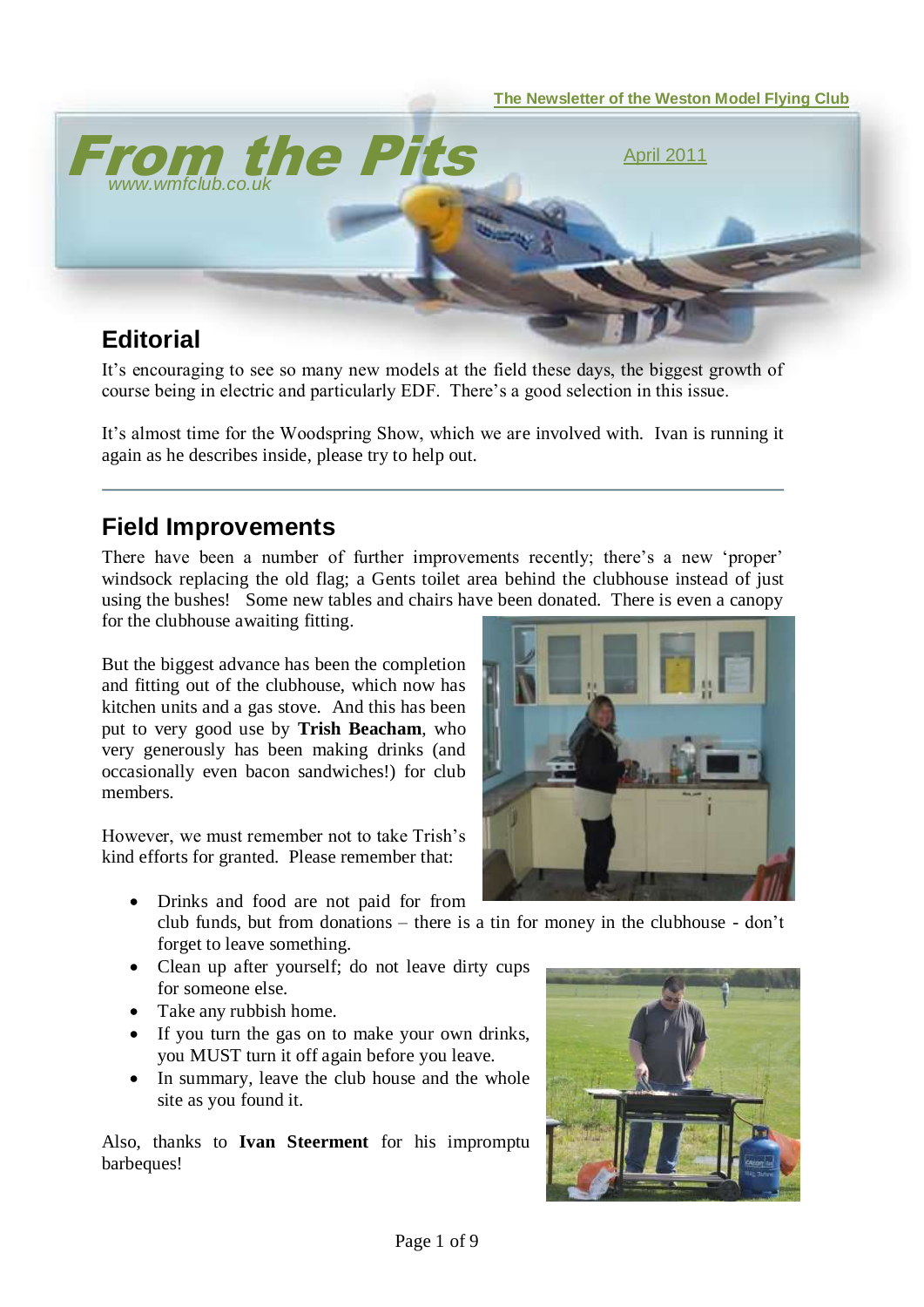# **Club Meetings**

The next club meeting on Thursday May  $5<sup>th</sup>$  will be an EGM (May  $5<sup>th</sup>$  is also local election day so don't forget to vote first!) The EGM is being called to vote on 5 topics:

#### **1. New club logo**

The old logo (1) has been around for many years and the original has been lost. We also need a simplified version for engraving of trophies for the Woodspring Wings show that we co-organise. Hence it is proposed that we adopt a new logo, either (2) or (3) here, with the simplified version (4) to be used on trophies.



#### **2. Mobile phone rule**

We have for many years accepted that mobile phones are not to be used within the field, but it has not been in our rules. It is now proposed that a ban on using mobile phones anywhere past the bridge is added to the club rules.

#### **3. New committee member**

Mike Barnett was appointed as a Safety Officer recently, and it is proposed that he be elected to the committee.

#### **4. Club rule change**

Rule 8f currently reads

"Complaints must be raised with The Committee within two months of the incident taking place."

It is proposed that this be changed to

"Complaints must be raised with The Committee within two *weeks* of the incident taking place."

#### **5. Committee spending limit**

The following proposal has been received from one of the club members: "I wish to propose a spend limit of between £500 and £1000 (final amount for discussion) is placed upon the club committee. Further spend would require agreement from the membership."

Don't forget that the next 3 meetings in June, July and August will be held at the field.

## **Gate Lock**

Mike Edwards the farmer has had to put a combination lock on the gate to the car park. The combination has been emailed to all members, and you are reminded that the last person to leave the site in the evening should close and lock the gate.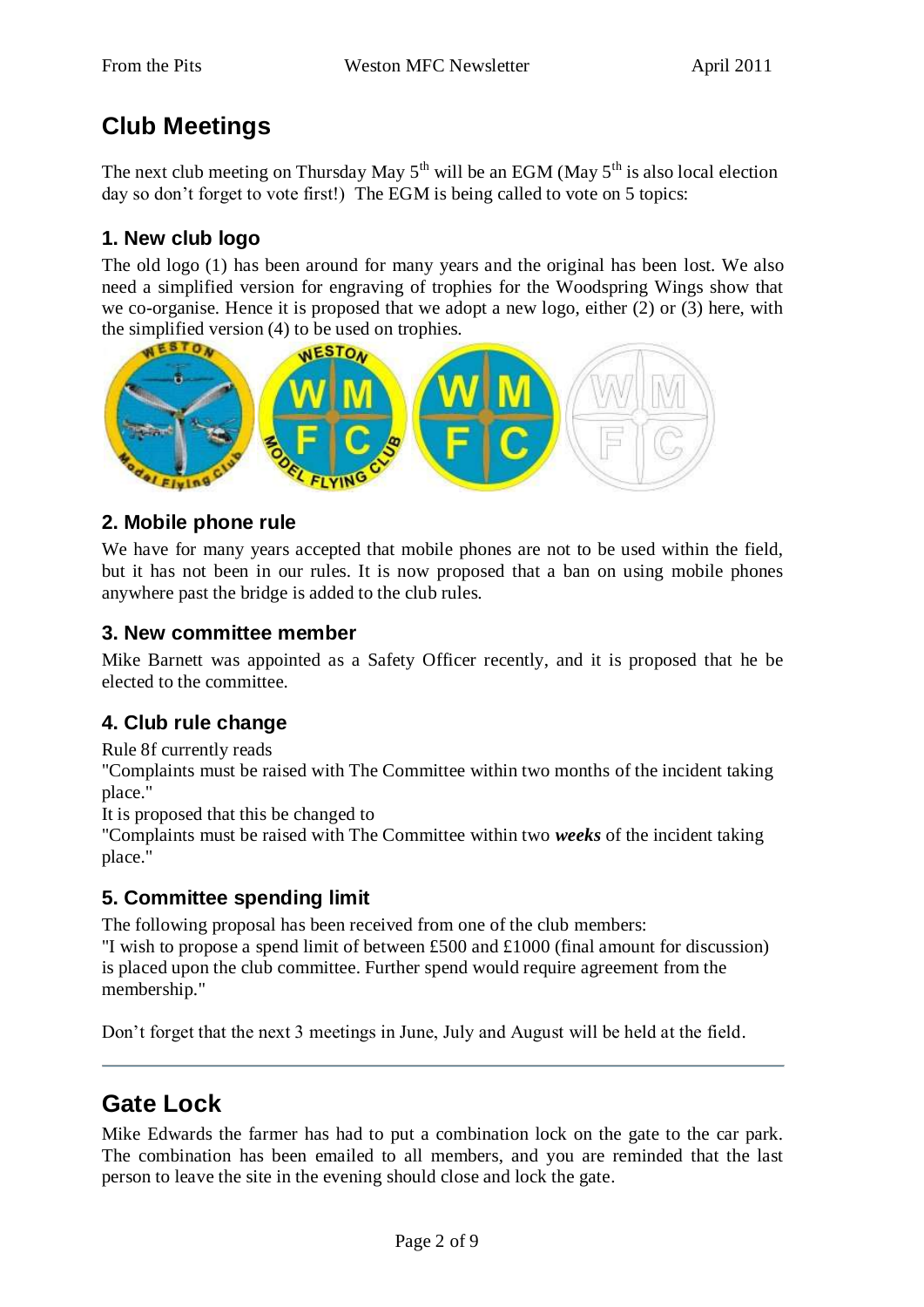# **2.4GHz Failsafe**

For those modellers new to 2.4 radios here is a quick heads up for setting your FAILSAFE.

Many modellers don't realise that when you bind your new equipment you actually set the Fail Safe! So your servos will revert to the position they are in when you bound the receiver. Not an ideal situation to find yourself in when your model is 200 feet up and travelling at speed.

So please remember: After you have reversed your servos, set the throttle and sub trimmed the moving surfaces, RE-BIND THE RECEIVER TO YOUR RADIO making sure the throttle is set to tick over, this will reset the fail safe to the settings you should require. After the test flight and having trimmed the aircraft out to fly straight and level, I personally trim the aircraft to turn slowly left with a small amount of up elevator. I then drop the throttle and balance the elevator with the trim to allow the aircraft to gently turn whilst slowly losing height That's just a personal preference, I used to re-set the fail safe at straight and level flight but after going into fail safe after a stall turn my aircraft flew straight and level into the ground.

What you must remember to do is AGAIN re-bind the receiver this will set your permanent fail safe, the next flight you can re-set your trims and this won't affect the fail safe you have locked in.

Please note you should repeat this for ALL of your models.

**Dave Beacham**

### **Seen at the Field**

At the March club meeting **Ivan Steerment** gave a talk on making electric powered models out of Depron. This is one of them, an F22 'Raptor' jet using a mid-fuselage mounted pusher prop, built by Ivan and owned by **Alan Tanner**.

Also in March we had a visitor to the field; **Paul Haughton** who is the expert flier at Southwest Helis did some very impressive aerobatic 3D flying as you can see here. It did get even closer to the ground!



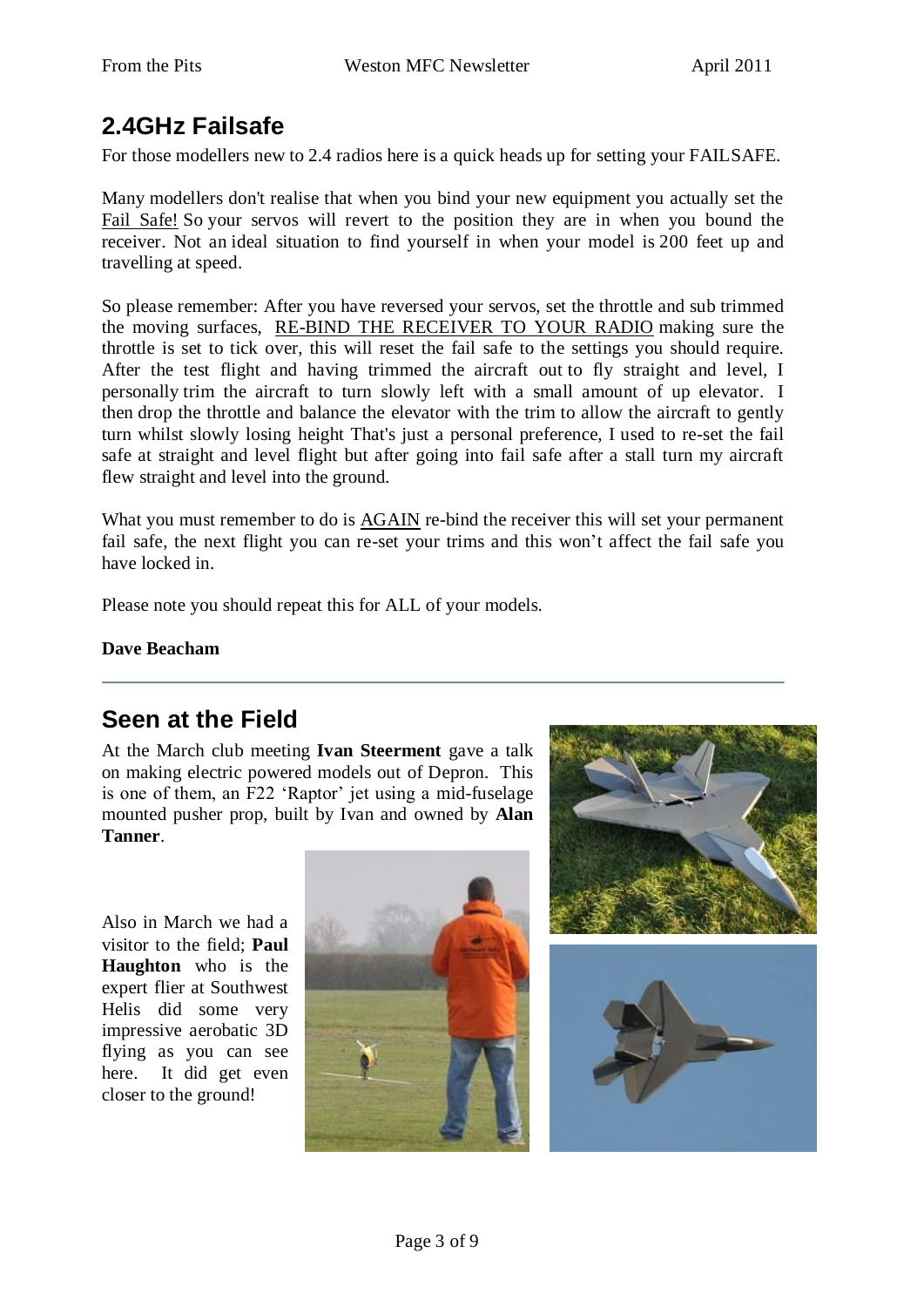# **Woodspring Wings 2011**

Hi everyone, just touching base about Woodspring 2011 on 2nd & 3rd July. The planning is going well with most things in place ready for the show.

As you are all aware WE at Weston Model Flying Club have a key role in the planning and running of the WW show. For this we will be rewarded with 1/3 of the profit from the show; last year we received over £4000 for our part in helping to run the show. So I think you can see it is well worth our while helping.

Again this year we need all the help we can muster. Even if it is only a couple of hours a day on the days or before the build up for the show, your help will be gratefully received



and I will be phoning, emailing and bugging you for your help at our field to go on my support list. For your help, however little it is, you will receive a club pass that will get you in on both days and the knowledge that you helped to raise more funds for our club.

Please don't think there is nothing you can do, as there is always something that you can do no matter how small. Please email me to let me know your availability and days you can help. Thank you for your continued support

**Ivan Steerment** Woodspring 2010-2011 show coordinator and fellow WMFC member [isteerment@gmail.com](mailto:isteerment@gmail.com)

# **Speeding**

We recently received another complaint from the farmer about speeding in the lane. Please remember that the speed limit is 20mph and this MUST be obeyed. The consequences of any incident involving any member of this club could be disastrous for us. Keep your speed down!

# **Casualties**

Everyone in the club seems to have trotted along the road to see where **Dave Tremelling** managed to land the club Hack trainer...

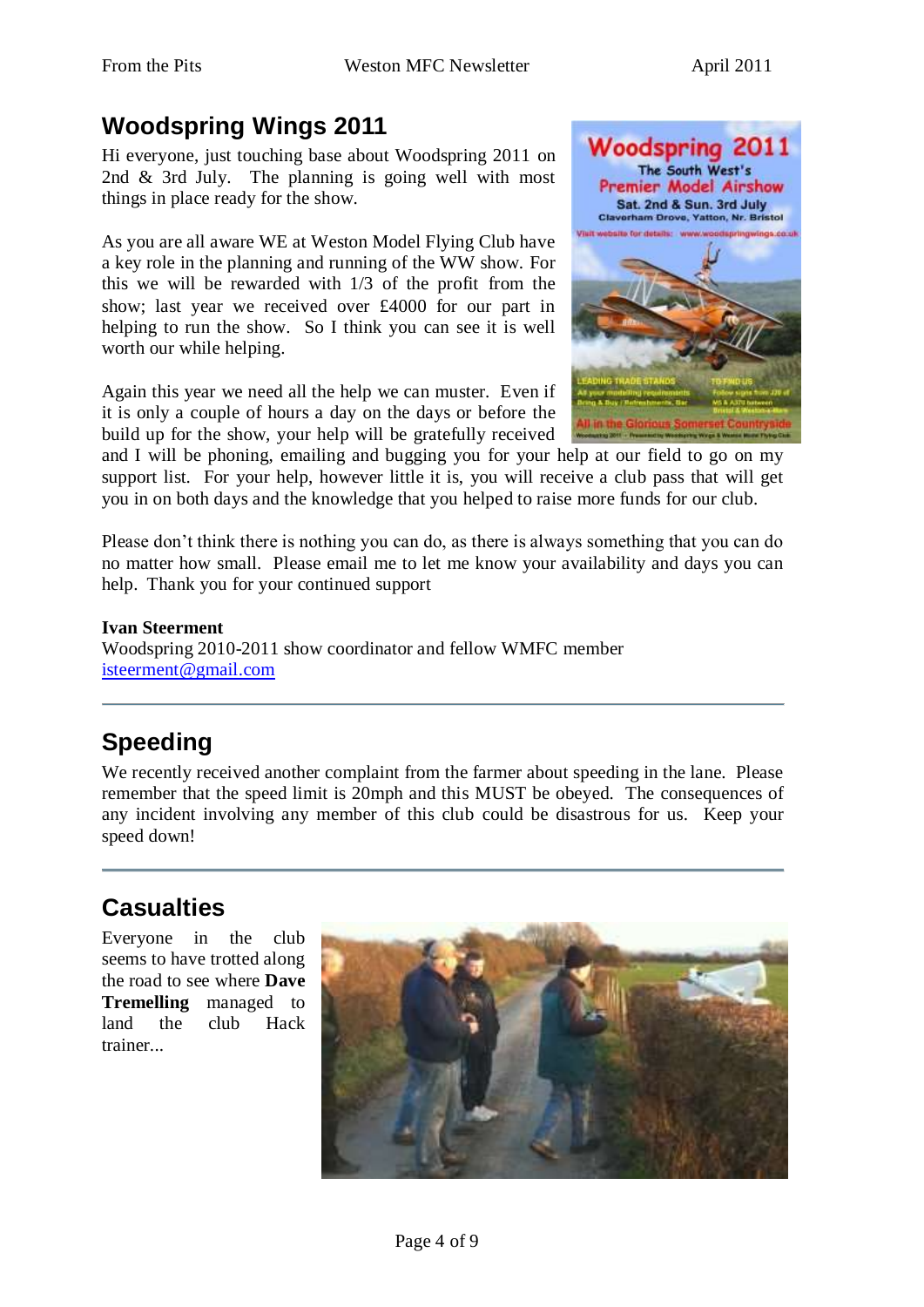## **Air Ambulance Charity Donation**

As a result of our involvement with the Woodspring Wings show last year, we ended up with over £430 to donate to charity. At the same time Gerry Crossman and his wife Evelyn had a party for their golden wedding anniversary, and their guests donated over \$560. So Gerry kindly suggested that we combine the monies and we were able to present the Dorset and Somerset Air Ambulance with a cheque for £1000.



# **Safety Check**

Hi All

As you are all probably aware spring has arrived and there is a flurry of activity, the sheep have had their lambs and moved on and the field-dividing fence is down. New and older model aircraft are arriving

### **Safety**

Remember to put your membership card on the peg board when flying, even if you use 2.4GHz. In this case you should put your card on the top part of the board.

at the field to take on those blue skies once again, wow that's all a bit romantic so let's take a look at the real word.

OK Spring is here and the lambs have gone and life is good, but are our models ready to go? It is with this we must all take a look at the rather tedious subject of model safety.

There is nothing new in this concept and a pre-flight check is not only recommended by the BMFA but is expected by our club and will undoubtedly save models, injury and property. I don't know when it all started but there have been some good articles written in the WMFC Newsletters with numerous highlighted boxes reminding us of good practice. On reading back through some of the early newsletters I came across the 2003 April addition and if you think Pre flight or safety checklists are new, have a read. There is also a bit called Massacre At Wick St. Lawrence that's worth a read.

So if one of the club Safety Officers asks to take a look over your aircraft he is doing you a favour and could save your model and if nothing untoward is found give yourself a pat on the back. Please take the time to have a look at the Safety Check List on the next page and relate the items to your aircraft.

SAFE and therefore HAPPY Flying (Quote From Alan Meaney 2003)

#### **Mike Pope**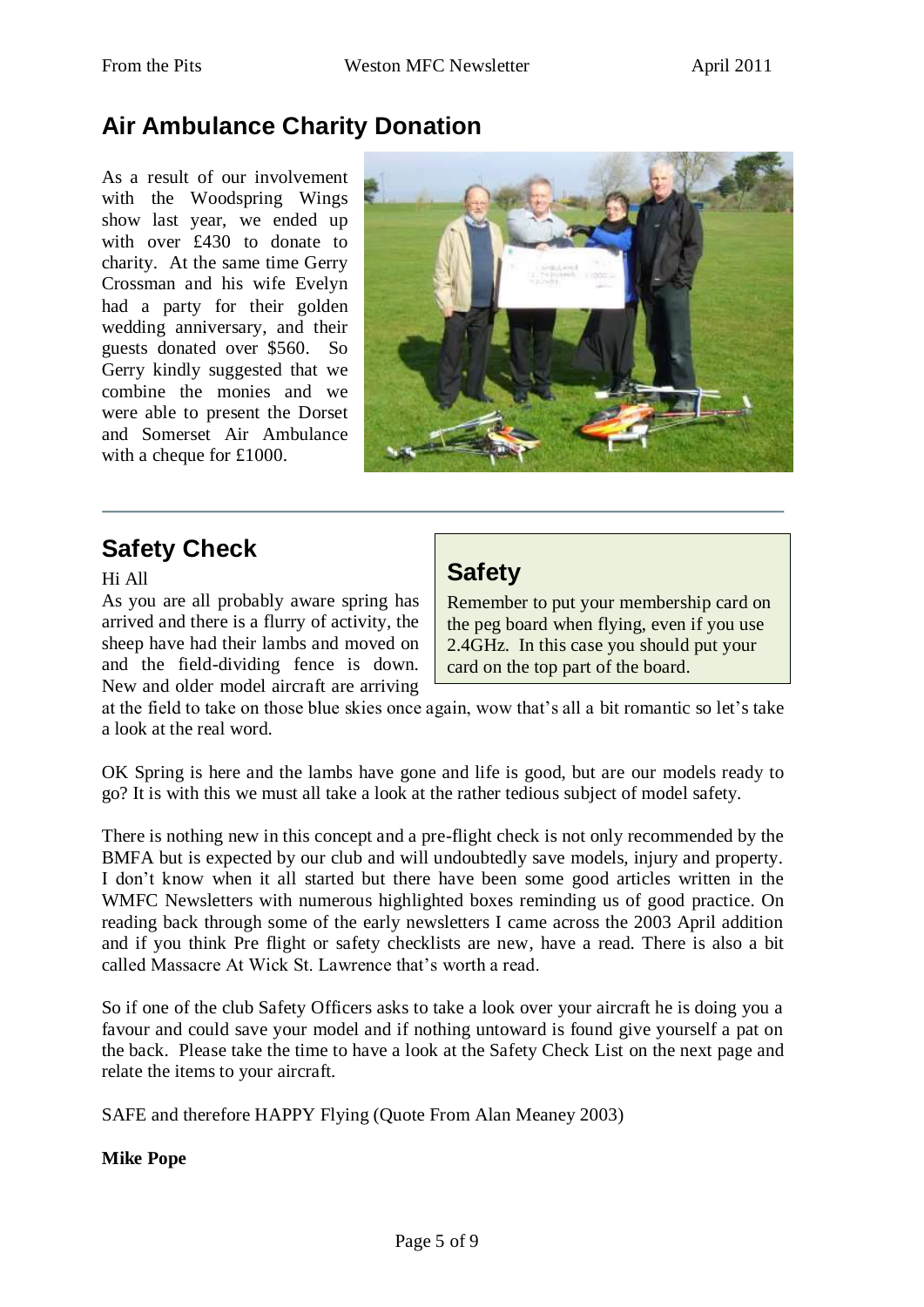# **Safety Check List**

**Please Note: Should the Inspector ground the aircraft, rectification and a re-inspection MUST be completed before the pilot flies the aircraft**

| <b>Date</b>                       |                                                 |
|-----------------------------------|-------------------------------------------------|
| <b>Club Inspectors Name</b>       |                                                 |
| <b>Pilots Name</b>                |                                                 |
| <b>BMFA Membership Number</b>     |                                                 |
| <b>Model Type</b>                 | Plane / Helicopter / Glider / Other             |
| <b>Model Description</b>          |                                                 |
| <b>Airframe</b>                   | <b>Checked Observations and Recommendations</b> |
|                                   |                                                 |
| <b>General Covering Condition</b> |                                                 |
| Undercarriage & Wheels            |                                                 |
| Clevis & Keepers                  |                                                 |
| Push Rods / Snakes / Closed Loops |                                                 |
| Moving surfaces                   |                                                 |
| Hinges                            |                                                 |
| Damage                            |                                                 |
| correct centre of gravity         |                                                 |

| <b>Propulsion</b>                          | <b>Checked Observations and Recommendations</b> |
|--------------------------------------------|-------------------------------------------------|
|                                            |                                                 |
| <b>IC Engine</b> / Electric Motor mounting |                                                 |
| Fuel System / Pipe work / Exhaust          |                                                 |
| Propeller / Rotor Blade Condition          |                                                 |
| Spinner size and condition                 |                                                 |
| Other                                      |                                                 |

| Radio                            | <b>Checked Observations and Recommendations</b> |
|----------------------------------|-------------------------------------------------|
|                                  |                                                 |
| Radio installation               |                                                 |
| <b>Secured Crystal</b>           |                                                 |
| Servos mounting                  |                                                 |
| <b>Wiring Condition</b>          |                                                 |
| <b>Aerial Routing</b>            |                                                 |
| <b>Aerial Condition</b>          |                                                 |
| Fail Safe Test (PCM)             |                                                 |
| Range Check                      |                                                 |
| Battery condition / Charge State |                                                 |
| Other                            |                                                 |

| Model OK to Fly? | Yes |
|------------------|-----|
|                  |     |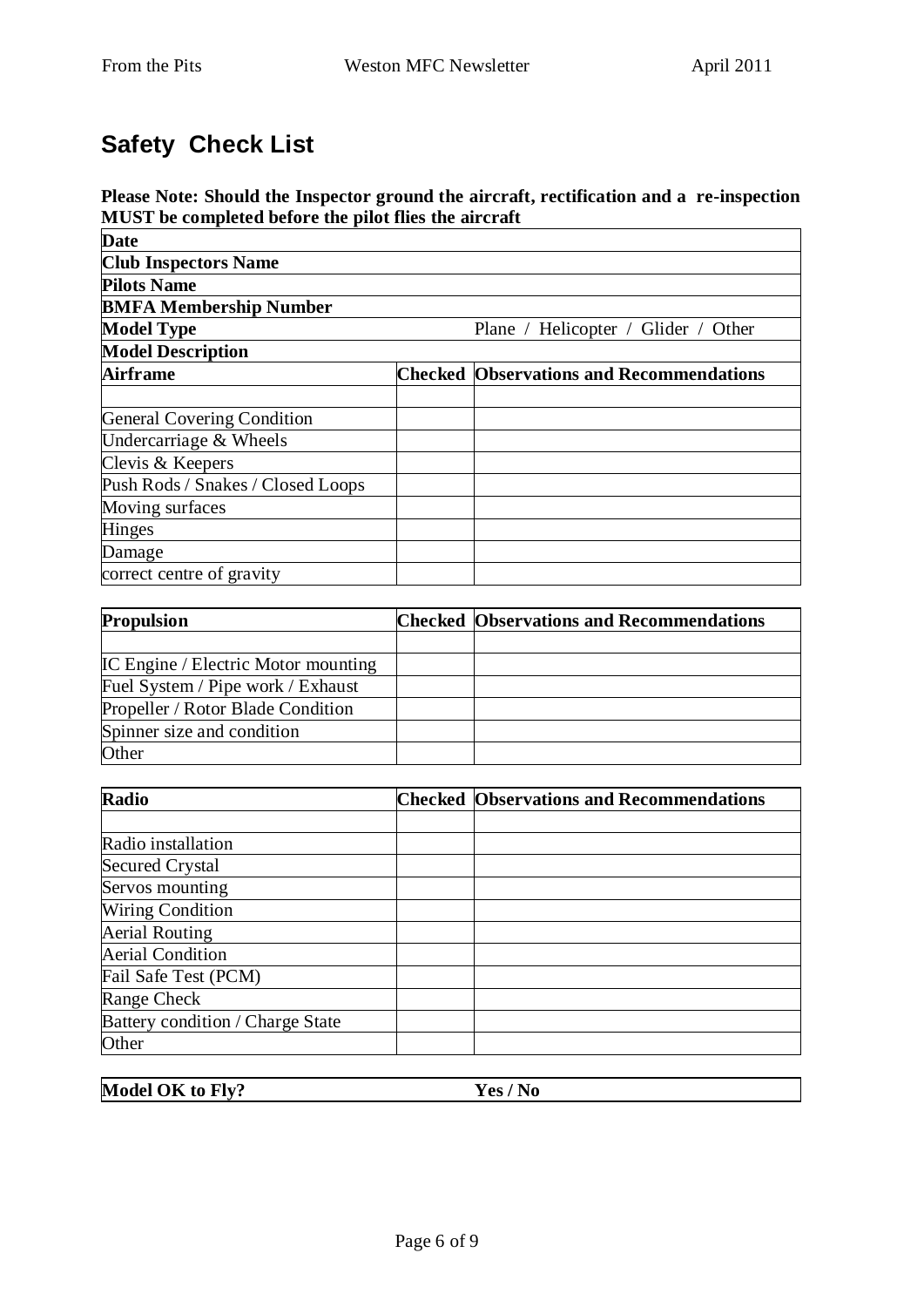# **Seen at the Field**

The seemingly endless rise in electric power and miniaturisation continues to provide some fascinating models which could only be dreamt of just a few years ago. Among those seen at the field recently were these three, all of which look remarkably realistic from the right angles in the air: **John Alcock**'s Airbus 380 has 4 ducted fans, all run off one large battery.



**Pete Richards**' Mig29 is made by Chinese company Lanxiang and has working flaps, leading edge slats and vectoring nozzles as well as retracts. Oh, and a full complement of missiles. At least these don't work...





*You can see more photos of all these models on the club website in the Gallery section*

Finally **Jamie Cuff** brought along this ParkZone 'Bind and Fly' DH Mosquito. At only 5120mm (20.5") wingspan, it's just 1/32 scale and yet is fully controllable and looks very realistic in the air.





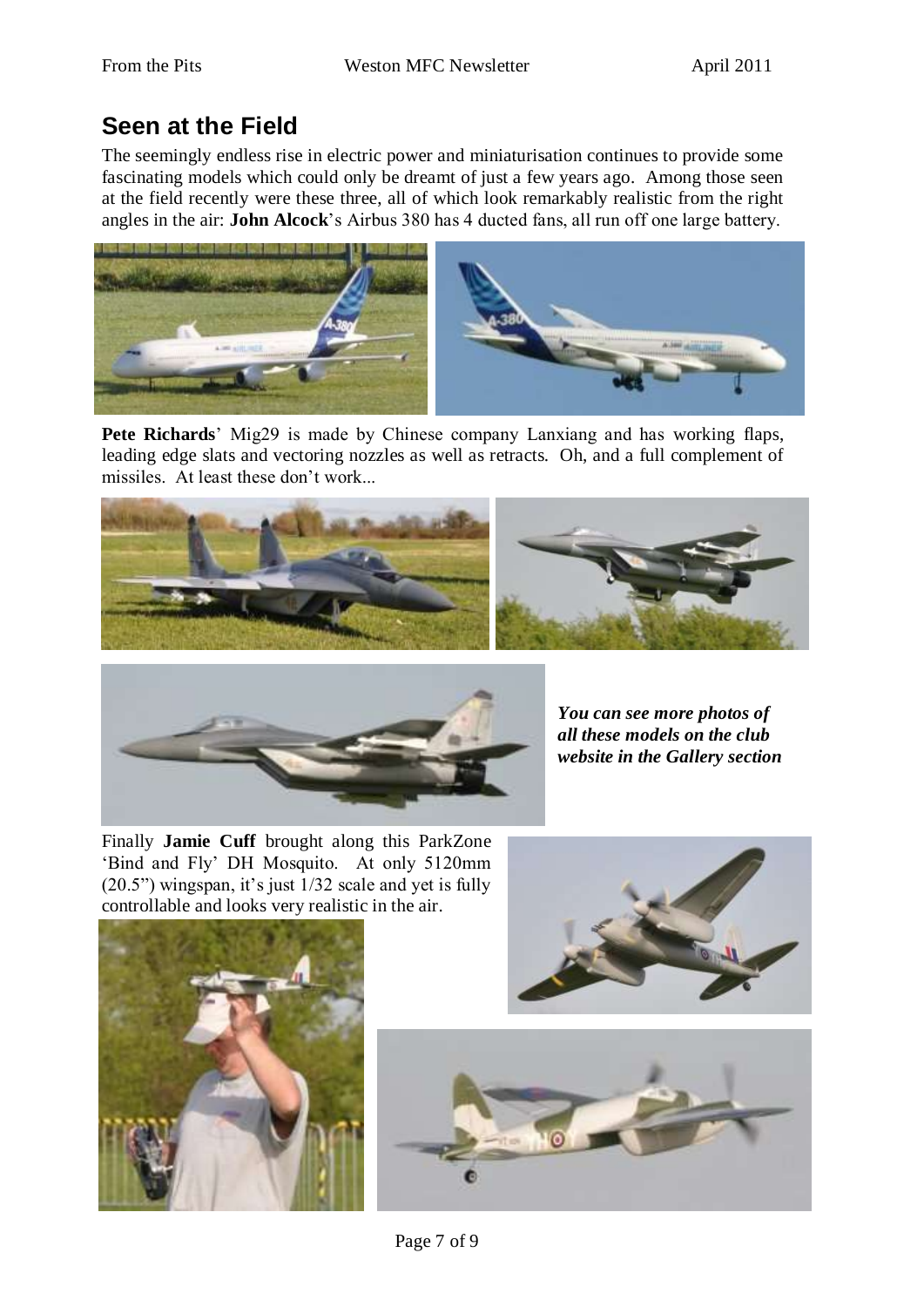# **From the Workshop**

#### *Gangster 63*

I've taken some time off from the scale models to build a sport model as a replacement for my venerable AcroWot. The one I chose was a Gangster 63 Lite from Mick Reeves Models, which is a light-weight re-design of Mick's original model from the 1970s. It comes as a kit with laser-cut balsa and ply parts and all hardware.



Construction is fairly straight-forward, although I found that some parts didn't fit exactly despite being laser-cut. The 'lightweight' aspect has possibly been taken too far, for example the large holes cut out of the ribs totalled less than one gram, hence serving to reduce the strength without saving any significant weight.



Other than that it went together in a reasonably straight-forward way. The cowl included was of very flimsy plastic, so I made a fibreglass replacement, of which quite a bit had to be cut away to clear the Irvine53. Covering was in red Profilm, and decorations in Solartrim cut to shape on my CraftRobo vinyl cutter.



So finally it was time for the first flight. The Gangster always had a good reputation, and I think that's certainly deserved; after only slight trimming it flew as though on rails. Of course it won't flick



roll as my AcroWot would, but normal rolls are straight and true, knife edge flight is easy, and large loops are a delight.

So I can definitely recommend the Gangster as an easy-to-fly model with good performance if you like building.